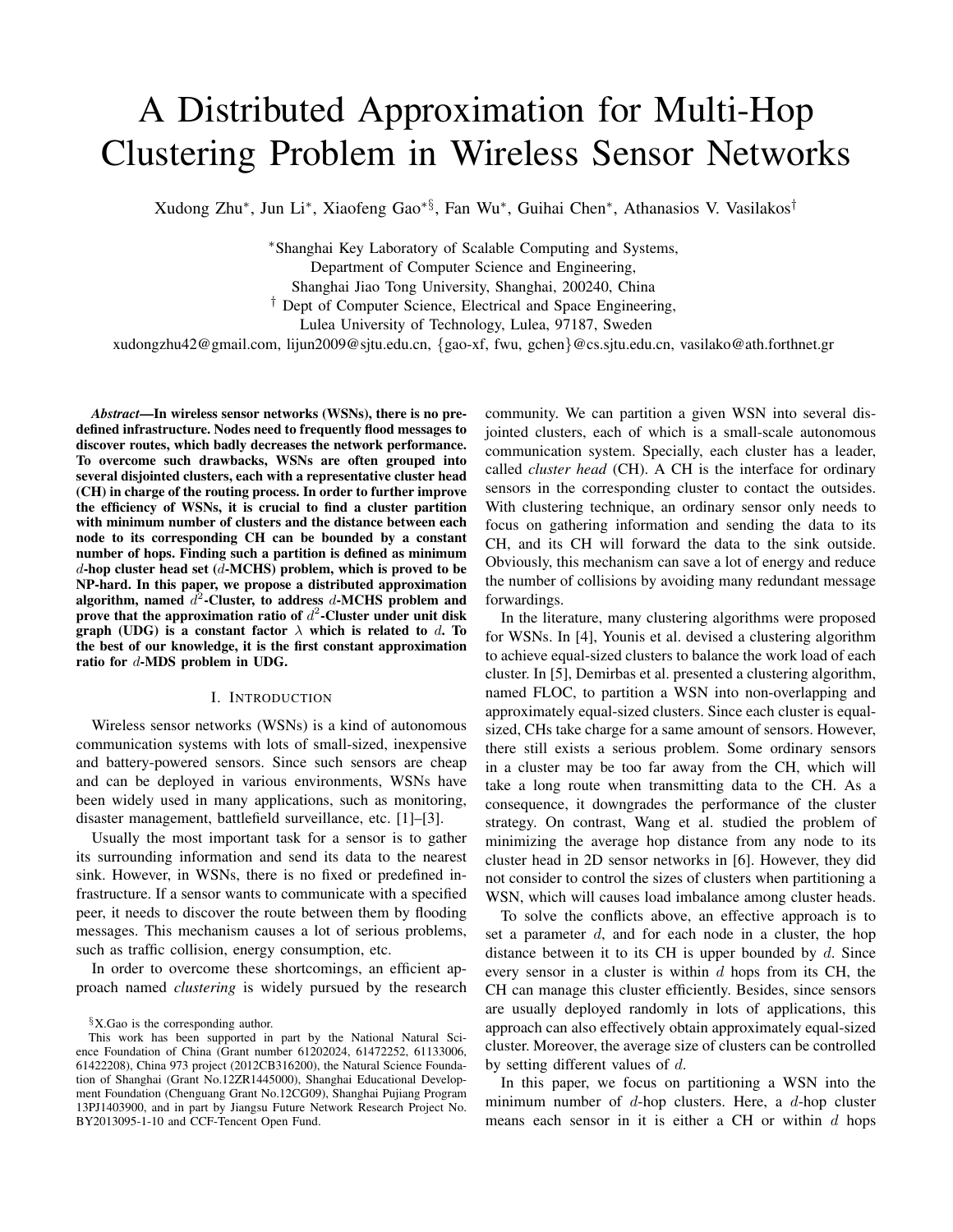from the CH. Obviously, finding such a partition is to find a minimum  $d$ -hop cluster head set  $(d$ -MCHS), because a cluster is determined once the CH is determined. Moreover, for simplicity, we often use a graph to model a WSN. It is not difficult to observe that finding a d-MCHS in a WSN is to find a minimum  $d$ -hop dominating set  $(d-MDS)$  in the corresponding graph. In this paper, we propose a *distributed*  $d$ -hop clustering algorithm ( $d^2$ -Cluster), to address  $d$ -MCHS problem.  $d^2$ -Cluster is a degree-based algorithm. With local information of neighbors within  $2d$  hops, each sensor decides whether it can be selected as a CH. Our contributions in this paper are summarized as follows.

- Since WSNs are self-organized distributed system, we devise an efficient distributed algorithm, named  $d^2$ -Cluster, to address  $d$ -MCHS problem. Moreover,  $d^2$ -Cluster is valid under any network model.
- As  $d^2$ -Cluster is an approximation for  $d$ -MCHS problem, we prove that the approximation ratio of  $d^2$ -Cluster under UDG model is  $\lambda$ , which is a constant factor given in Section IV.
- We discuss the time complexity and message complexity of  $d^2$ -Cluster. From simulation results, we show that  $d^2$ -Cluster is almost as fast as the previous fastest distributed algorithm.

Our paper is organized as follows. In Section II provides some preliminaries. We describe our algorithm  $d^2$ -Cluster for d-MCHS problem in Section III. Section IV provides the analysis of our algorithm and illustrates the simulation. Finally, Section V concludes this paper.

#### II. PRELIMINARIES

To simplify our problem, we assume: (1) The networks we discuss in this paper are homogeneous networks; (2) We ignore collisions of signals during the procedure of message transmitting. With these assumptions, we have the following definitions for a given graph  $G = (V, E)$ .

**Definition 1** (d-IS). A subset  $S \subseteq V$  is a d-hop Independent *Set (d-IS) of G if*  $\forall u, v \in I$ *, there does not exist a path within* d *hops between* u *and* v*.*

Definition 2 (d-MIS). *A* d*-IS is a* d*-hop Maximal Independent Set (d-MIS)* if  $\forall u \in V \setminus I, I \cup \{u\}$  *is no longer a d-IS.* 

**Definition 3** (d-DS). A subset  $D \subseteq V$  is a d-hop Dominating *Set (d-DS) of G if*  $\forall u \in V$ *, either*  $u \in D$  *or*  $\exists v \in D$  *such that there exists a path within* d *hops between* u *and* v*.*

According to Definition 2 and Definition 3, it is easy to get the following Lemma.

Lemma 1. *For any given graph* G*, a* d*-MIS is also a* d*-DS.*

Next, we formalize our problem in this paper as follows.

Definition 4 (d-MCHS Problem). *Given a WSN that is modeled as a graph*  $G = (V, E)$ *, finding a d-hop cluster head set (*d*-CHS) from the WSN, namely finding a* d*-DS from* G*, with minimum size is called* d*-MCHS problem.*

TABLE I VARIABLES FOR NODE u

| Name   | <b>Explanation</b>                                                                                                                                      |
|--------|---------------------------------------------------------------------------------------------------------------------------------------------------------|
| id     | an id which is unique for each node.                                                                                                                    |
| color  | the color of node $u$ .                                                                                                                                 |
| degree | the number of $u$ 's white neighbors within $d$                                                                                                         |
|        | hops.                                                                                                                                                   |
| N(u)   | a table of node $\boldsymbol{u}$ which records the $id, \, degree$<br>and <i>hops</i> of all white nodes which are at most<br>$2d$ -hop away from $u$ . |

The problem of finding a minimum dominating set (MDS) is NP-hard even in UDG [7]. Since MDS problem is a special case of d-MCHS problem, d-MCHS problem is also NP-hard.

## III.  $d^2$ -Cluster for d-MCHS problem

Since d-MCHS problem is NP-hard, we can not find an optimal solution in polynomial time unless  $NP = P$ . With Lemma 1, we can construct a  $d$ -DS by selecting a  $d$ -MIS from  $G$  as an approximation for  $d$ -MCHS. To make this approximation more efficient, the size of the  $d$ -MIS should be as small as possible. Based on this idea, we designed our distributed algorithm, named  $d^2$ -Cluster, for d-MCHS problem.

According to the definition of d-MIS, the hop distance between any two nodes in a  $d$ -MIS is more than  $d$ . Moreover, we observe that, for any  $d$ -MIS node  $u$ , if the hop distance between  $u$  to its nearest  $d$ -MIS node is larger, it shall be better to reduce the size of d-MIS. Hence, the restriction in [8] that every d-MIS node is  $d+1$  hops away from its nearest d-MIS node is an obstacle in terms of reducing the size of d-MIS. Removing such restriction does help reduce the size of d-MIS.

Besides, it is not difficult to observe that any  $d$ -MIS node can be separated from its nearest d-MIS node by at most  $2d+1$ hops. As a consequence, it is sufficient for a node to compare itself with nodes that are at most 2d hops away from itself, to decide whether it should be selected as a CH. Based on this, we propose a degree-based distributed algorithm to construct a smaller d-MIS for a given graph.

During the process of our algorithm, each node maintains several variables which are listed in Table I. For node u, u.color reflects its current status. There are three different kinds of color, which are white, black and grey. Initially, every node is colored white. Once a node is chosen as a CH, it changes its color to black. If a node's color is grey, it means there exist at least one CH within  $d$  hops from this node.  $u.degree$  means the number of  $u$ 's white neighbors within d hops. For  $N(u)$ , each element in it is a triple  $(id, degree, hops)$  and corresponds to a white node within  $2d$ hops from  $u$ , say  $v$ . Then, for this triple, id is the id number of node v, degree is the value of v.degree and hops is the hop distance between  $u$  and  $v$ .

 $d^2$ -Cluster consists of two phases. The first phase is to initialize the variables for each node. The second phase is to color nodes black or grey according to their local information stored in  $N(\cdot)$ .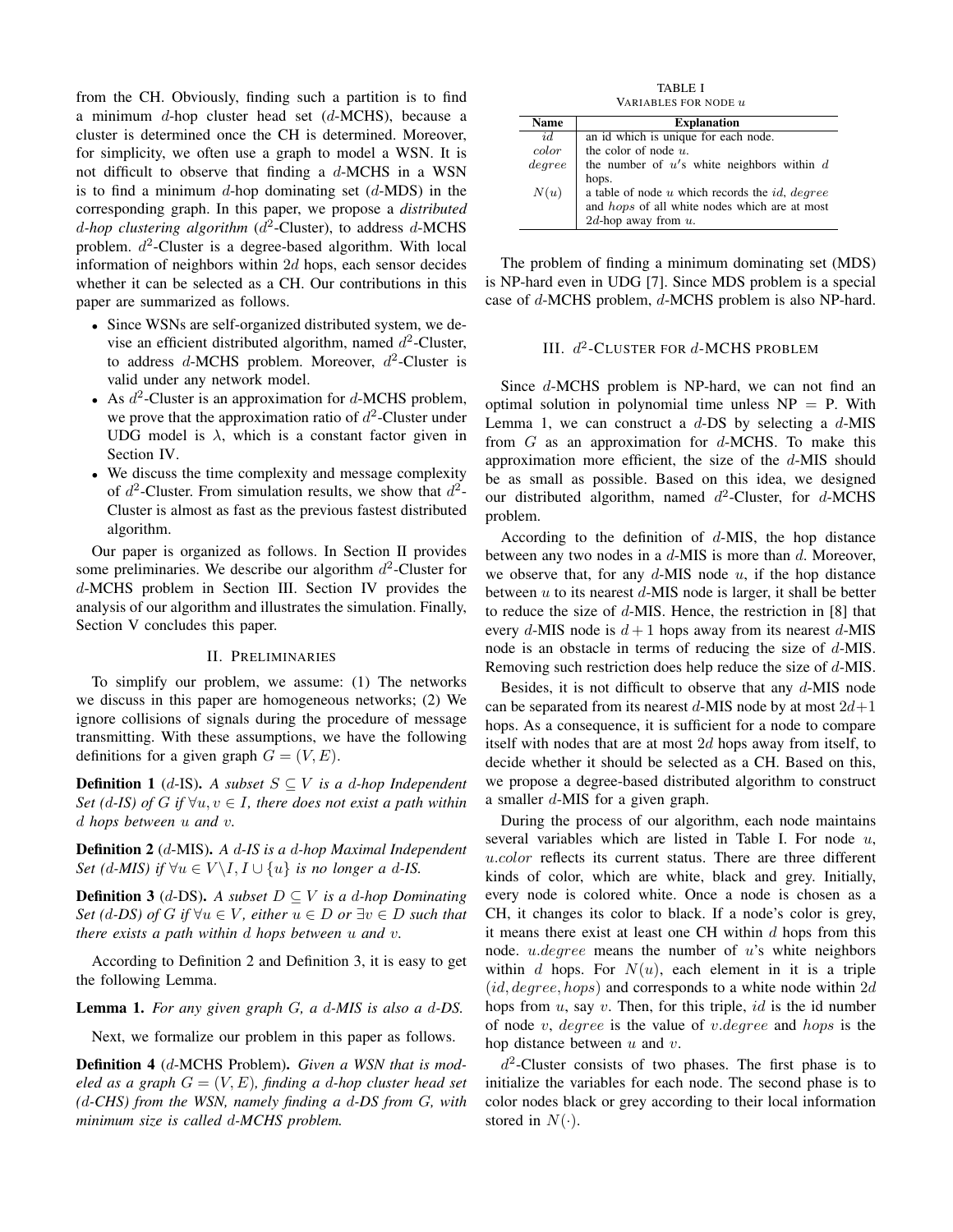#### Algorithm 1: Initialization

1 u.color = white, u.degree = 0,  $N(u) = \emptyset$ ; 2 Broadcast a HELLO $(u.id, 1)$  message; 3 After  $N(u)$  collects all its neighbors within 2d hops, 4 foreach  $e \in N(u)$  do 5 if  $e.hops \leq d$  then 6 | u.degree  $=u$ .degree  $+1$ ;  $7 \mid end$ 8 end 9 Broadcast an NEW\_DEG $(u.id, u.degree, 1)$  message; When receiving  $\texttt{HELLO}(i, h)$ : 10 if  $u.id \neq i$  then 11 **if**  $\exists e \in N(u) \text{ s.t. } e.id = i \text{ then }$ 12 **if**  $e \cdot \text{hops} > h$  then 13 | |  $e.hops = h;$ 14 **if**  $h < 2d$  then 15 | | | Broadcast HELLO $(i, h + 1);$ 16 | | | end  $17$  end 18 else 19 | Push  $(i, 1, h)$  into  $N(u)$ ; 20 **if**  $h < 2d$  then 21 | Broadcast HELLO $(i, h + 1);$  $22$  end  $23$  end 24 end **When receiving NEW\_DEG** $(i, degree, h)$ : 25 if  $degree \neq e \cdot degree$ , where  $e \in N(u)$  and  $e \cdot id = i$  then 26  $\vert$  e.degree = degree; 27 if  $h < 2d$  then 28 | Broadcast NEW\_DEG(i, degree,  $h + 1$ ); 29 end 30 end

### *A. Initialization*

In this phase, each node initializes its variables by broadcasting messages HELLO and NEW DEG. The corresponding specifications of these messages are as follows.

- HELLO: Each node broadcasts this kind of message to inform its neighbors its presence. This kind of message contains two parameters, id and hops. id means the id number of the node from which the current HELLO message originates from. We call that node as the original node. hops means the hop distance between the receiving node and the original node.
- NEW\_DEG: When a node's *degree* changes, it broadcasts this kind of message to inform its 2d-hop neighbors to update their local informations. This kind of message contains three parameters: id, degree and hops. id is the id number of the original node of this message. hops is the hop distance between the receiving node and the original node. *degree* is the new value of the original node's degree.

Initially, each node broadcasts a HELLO $(id, 1)$  message to show its presence and each of its 1-hop neighbors forwards this massage by broadcasting message HELLO( $id$ , 2). Generally, when a node receives a HELLO $(i, h)$  message, it will forward it by broadcasting a HELLO $(i, h + 1)$  if  $h < 2d$ . In this way, after node u broadcasts HELLO $(u.id, 1)$ , every node which is at most  $2d$  hops away from  $u$  will know  $u'$ s presence.

When each node ascertains that its variable  $N(\cdot)$  has recorded all its neighbors within 2d hops, it updates its degree by checking the information in  $N(\cdot)$ . However, all its neighbors within 2d hops only record that its degree is 1 (Line 19). Thus, it broadcasts an NEW DEG message to inform all its neighbors within  $2d$  hops this change. The detailed description is shown in Alg. 1.

#### *B.* d*-MIS Construction*

In this phase,  $d^2$ -Cluster selectes a  $d$ -MIS by coloring some white nodes black, and the detailed description is shown in Alg. 2, As Alg. 2 shows, this algorithm is executed round by round. At the beginning of each round, for any node  $u$ , if u.color is white, it will check the degrees of its white neighbors within 2d hops, which are stored in  $N(u)$ . When u has the lowest rank compared with any node in  $N(u)$ , it will be selected as a CH and colored black. Here, for any two nodes  $u$  and  $v$ ,  $u$  has a lower rank iff one of the following conditions meets:

- $u.degree > v.degree$ ,
- u.degree = v.degree and  $u.id < v.id$ .

Once  $u$  is colored black, all its white neighbors within d hops will be colored grey. These black and grey nodes are added into a set S. Then, u spreads S up to 3d hops, because nodes in that region may need to update their local information, such as *degree* and  $N(\cdot)$ . After that, u terminates. Besides, at the beginning of each round, if  $N(u)$  is an empty set,  $u$  will also terminate. The time interval between two adjacent rounds is previously set to be long enough, so that all those updating works can be done in each round.

In the procedure of Alg. 2, it also involves two kinds of messages, BLACK and NEW DEG. The specification of BLACK message is similar with HELLO message.

Fig. 1 shows an example to illustrate the procedure of  $d^2$ -Cluster. In this example,  $d = 2$ .  $d^2$ -Cluster selects nodes 4, 11, 17 as a 2-MIS.

### IV. ALGORITHM ANALYSIS

In this section, we mainly analyze the approximation performance and the complexity of  $d^2$ -Cluster under UDG model.

#### *A. Approximation Ratio Analysis*

We first introduce some notations that will be used in this subsection. For any graph  $G$ ,  $G$  is a unit disk graph (UDG) if  $\forall u, v \in V$ ,  $(u, v) \in E$  iff the Euclidean distance between u and v is at most 1. In a unit disk graph  $G = (V, E)$ , for any node  $u \in V$ , let  $N^{r}(u)$  denote the set of nodes which are at most r hops away from u. Let  $disk<sub>r</sub>(u)$  denote the disk with center u and radius r. Let  $|S|$  denote the cardinality of set S.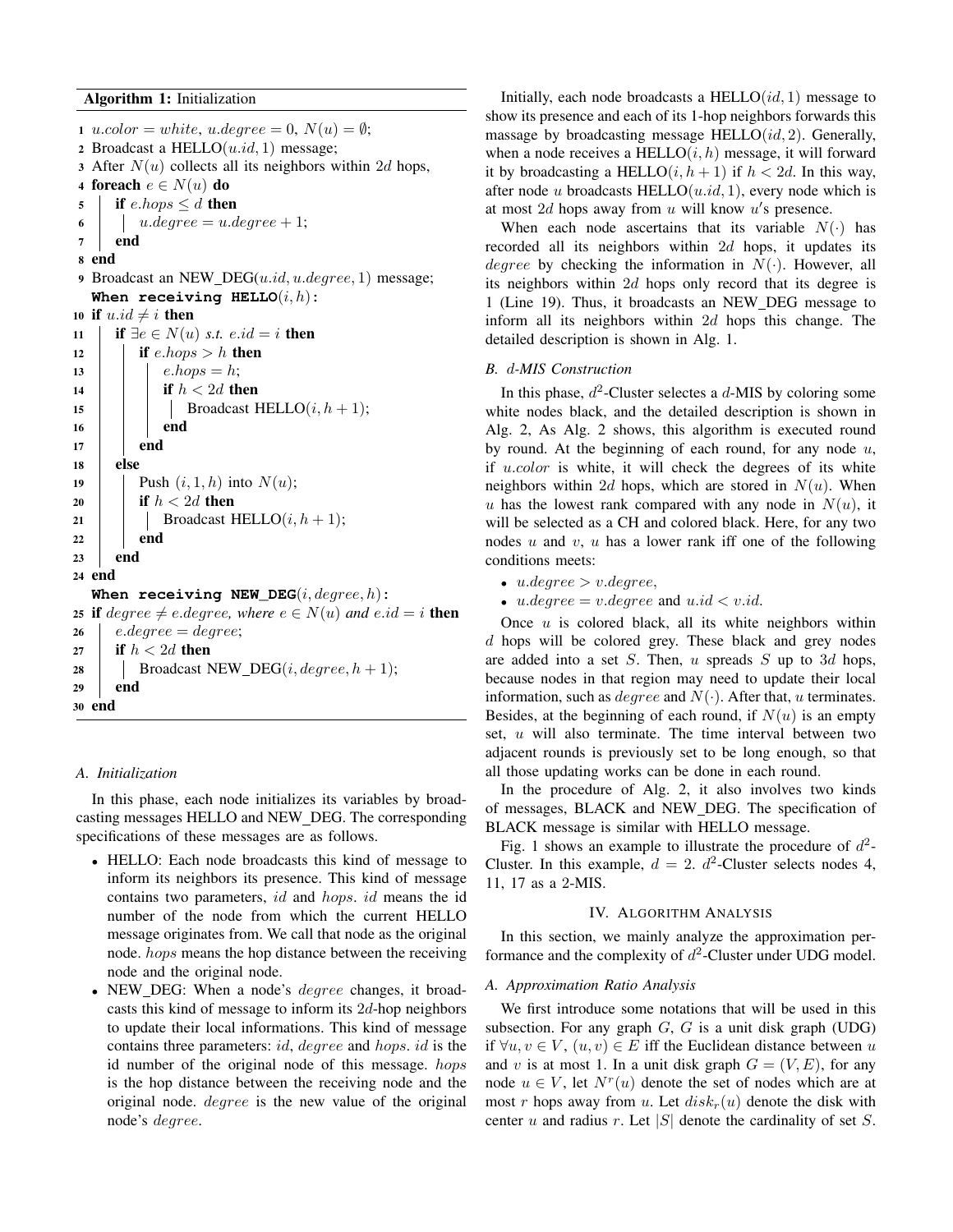Algorithm 2: Distributed d-MIS Construction (per round)

1 if  $N(u) = \emptyset$  then 2 if u.color = white then  $3 \mid ucolor = black;$ 4 | Broadcast BLACK $(u.id, \{u\}, d+1);$ 5 end <sup>6</sup> Terminate; 7 end <sup>8</sup> if u.color = white *and* u *has the lowest rank compared with any node in*  $N(u)$  **then** 9  $u.color = black;$ 10 |  $S = \{u\};$ 11 **foreach**  $e' \in N(u)$  do 12 **if**  $e'.hops \leq d$  **then** 13 | | Push  $e'.id$  into  $S$ ;  $14$  end 15 end 16 Broadcast BLACK $(u.id, S, 1);$ <sup>17</sup> Terminate; 18 end  $\textbf{When } \textbf{receiving } \textbf{BLACK}(i, S, h):$ 19  $cnt = 0, flag = 0;$ 20 foreach  $e' \in N(u)$  do 21  $\parallel$  if  $e'.id \in S$  then 22 **if**  $e'.hops \leq d$  then 23 | |  $cnt = cnt + 1;$  $24$  end 25 | Remove  $e'$ ,  $flag = 1$ ; 26 end 27 end 28 if  $h \leq d$  *and* u.color = white then 29 if u.color = white then  $30 \mid ucolor = grey;$ 31 end 32 end 33 else if  $h \leq 2d$  then  $34 \mid u.degree = u.degree - cnt;$ 35 | Broadcast NEW\_DEG $(u.id, u.degree, 1);$ 36 end 37 if  $h < 3d$  *and*  $flag = 1$  then 38 | Broadcast BLACK $(i, S, h + 1);$ <sup>39</sup> end When receiving NEW\_DE $G(i, degree, h)$ : 40 if  $degree \neq e.degree$ , where  $e \in N(u)$  and  $e.id = i$  then 41  $\mid$  e.degree = degree; 42 if  $d < 2d$  then 43 | Broadcast NEW\_DEG $(i, degree, h + 1);$ <sup>44</sup> end <sup>45</sup> end

First, we only discuss one cluster in  $G = (V, E)$  and denote it by Cluster $(o)$ , where  $o$  is the CH of this cluster. Then, every node in Cluster $(o)$  is within d hops away from  $o$ . Next,

we analyze how many d-hop independent nodes there are in Cluster(o). Denote that number as  $\alpha$ . In order to prove an upper bound for  $\alpha$ , we introduce the following Lemma.

Lemma 2. *(Zassenhaus-Groemer-Oler inequality) [9]. The number of non-overlapping disks with radius 0.5 whose centers can be packed into a compact convex region* C *is bounded by*

$$
\frac{2}{\sqrt{3}}A(C) + \frac{1}{2}P(C) + 1,
$$

*where*  $A(C)$  *and*  $P(C)$  *are the area and perimeter of* C, *respectively.*

From Lemma 2, we can immediately conclude the following corollary.

**Corollary 1.**  $disk<sub>r</sub>(o)$  can contain at most  $\frac{2}{\sqrt{2}}$  $\frac{1}{3}\pi r^2 + \pi r + 1$ *independent nodes.*

It is easy to find that all those d-hop independent nodes in Cluster(o) are located in  $disk_d(o)$ . Additionally, the Euclidean distance between any two  $d$ -hop independent nodes is greater than 1. According to Corollary 1, we have

$$
\alpha \le \frac{2}{\sqrt{3}} \pi d^2 + \pi d + 1. \tag{1}
$$

However, this is a rough estimation for  $\alpha$ . Inspired by [11], we can improve it further.

When  $d = 1$ , it is easy to figure out that  $\alpha \leq 5$  because a unit disk can contains at most 5 independent nodes. When  $d = 2, \alpha \le 21$  by inequality (1). Next, we only discuss the situations where  $d \geq 3$ . Assume I is the set of d-hop independent nodes in Cluster $(o)$ . We partition I into two parts as follows:

$$
A = N^{\lceil d/2 \rceil}(o) \cap I = \{u_1, u_2, \dots, u_t\}
$$

$$
B = N^d(o) \backslash N^{\lceil d/2 \rceil}(o) \cap I = \{v_1, v_2, \dots, v_s\}
$$

For the first part, we are to show that  $t \leq 5$ .

Suppose  $t > 5$ . Since  $N^1(o)$  contains at most 5 independent nodes, we could always find two nodes  $u_i$  and  $u_j$  so that their last nodes on their shortest paths to  $o$  are not independent. Thus, there exists a path with length of at most  $2([d/2] 1) + 1 \le d$  between  $u_i$  and  $u_j$ . Consequently,  $u_i$  and  $u_j$  are not d-hop independent, which yields a contradiction.

For the second part, denote the shortest path from  $v_i$  to  $o$  as  $P_i$ , where  $1 \le i \le s$ . Let  $S_i = N^{\lfloor (d-1)/2 \rfloor}(v_i) \cap P_i$ . Consider two nodes  $v_i, v_j \in B$ . For any two nodes  $w \in S_i$ ,  $z \in S_j$ , it is clear that they are not adjacent. Otherwise, there exists a path  $v_i \rightarrow w \rightarrow z \rightarrow v_j$  with length of at most  $2|(d - 1)/2| + 1 \leq d$ , which yields a contradiction. Since  $P_i$  is the shortest path from  $v_i$  to  $o$ , any node in  $P_i$  is not adjacent to its second successor and predecessor. Thus,  $S_i$  contains at least  $\lceil \frac{1}{2} \rceil$  $\frac{1}{2} \lfloor \frac{d-1}{2} \rfloor$  $\frac{1}{2}$ ] disjointed nodes. Assume  $A_i \subseteq S_i$  and any two nodes in  $A_i$  are not adjacent. Then,  $|A_i| \geq \lceil \frac{1}{2} \lfloor \frac{d-1}{2} \rfloor$  $\frac{1}{2}$ ]. Besides,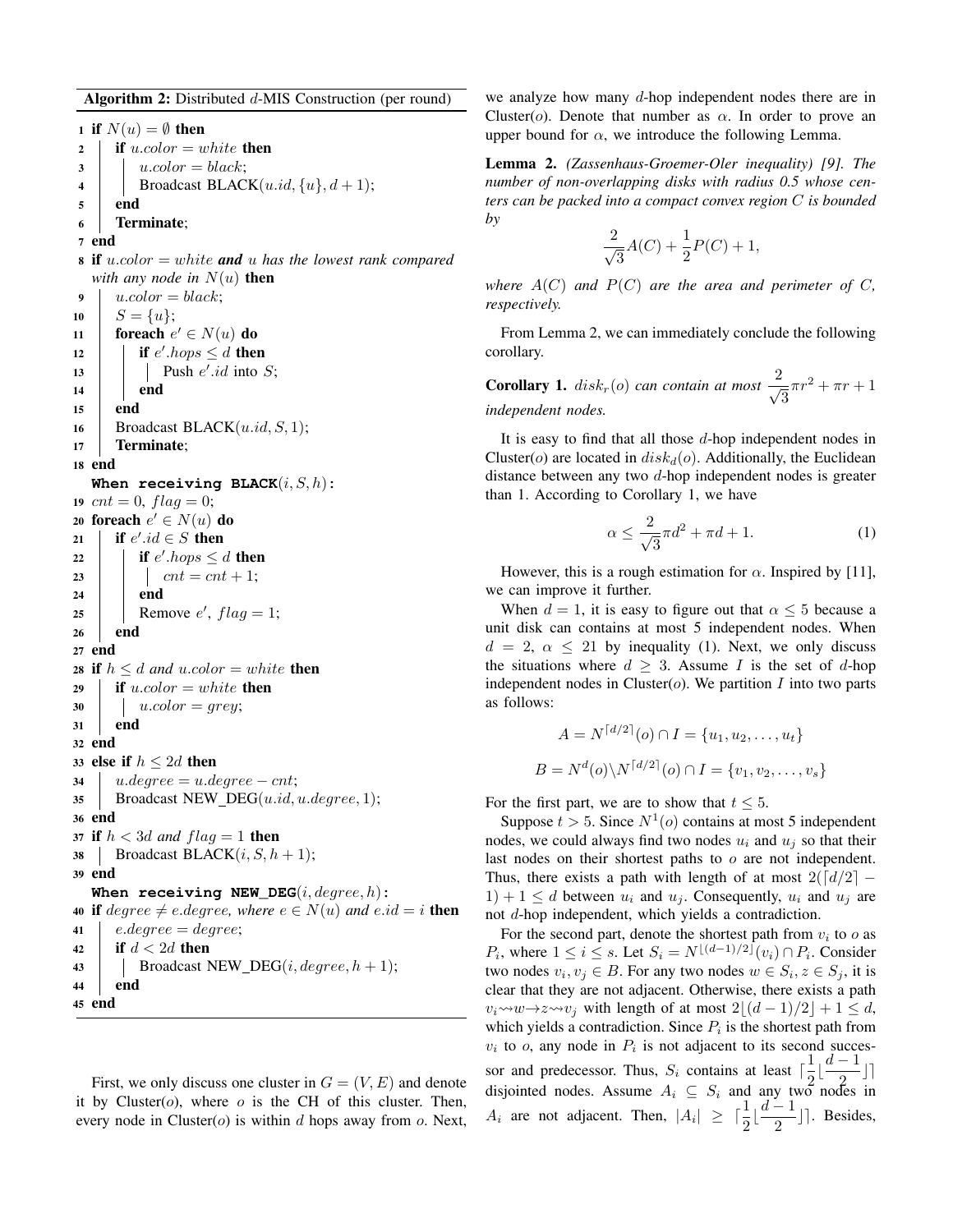

Fig. 1. An example to illustrate  $d^2$ -Cluster. (a) shows the input graph of a 2-MCHS problem with 18 nodes. At the beginning of the first round in Alg. 2, each node has initialized its local variables. By checking its *degree* with its white neighbors within 4 hops, nodes 4 and 11 are selected as cluster heads. Then, nodes 4 and 11 are colored black and their neighbors within 2 hops are colored grey. The state after the first round is shown in (b). At the beginning of the second round, there are only three white nodes. By checking, node 17 is selected as CH and colored black. Its white neighbors (nodes 16, 18) are colored grey. The state of all nodes is shown in (c). Since all nodes are colored black or grey, Alg. 2 teminates.



Fig. 2. Comparison between  $d^2$ -Cluster and Alg. in [10] in terms of time complexity

any two nodes in  $A_i \cup A_j$  are also not adjacent. Combining Inequality (1), we have

$$
s \le \frac{\alpha}{\lceil\frac{1}{2}\lfloor\frac{d-1}{2}\rfloor\rceil} \le \frac{\frac{2}{\sqrt{3}}\pi d^2 + \pi d + 1}{\lceil\frac{1}{2}\lfloor\frac{d-1}{2}\rfloor\rceil}.
$$

Based on the analysis above, we can conclude an improved upper bound for  $\alpha$ . We denote it by  $\lambda$  and

$$
\lambda = \begin{cases}\n5, & \text{if } d = 1, \\
21, & \text{if } d = 2, \\
5 + \frac{2}{\sqrt{3}} \pi d^2 + \pi d + 1 & \text{if } d \ge 3.\n\end{cases}
$$

Assume that the size of d-MCHS is opt. Then, there are no more than  $\lambda opt$  d-hop independent nodes in graph G. Aslo  $d^2$ -Cluster cannot select more than  $\lambda opt$  black nodes. Therefore, we have the following theorem.

**Theorem 1.**  $d^2$ -Cluster has an approximation ratio of  $\lambda$  under *UDG model.*

## *B. Complexity Discussion for* d 2 *-Cluster*

Since  $d^2$ -Cluster is a synchronous distributed algorithm, we consider two typical kinds of complexity: message complexity and time complexity. It is easy to see that the message complexity of  $d^2$ -Cluster is  $O(n^2)$ . As for time complexity, we will first give a loose upper bound for general graphs.

Then, we will compare  $d^2$ -Cluster under UDG model with the previous best algorithm [10] in terms of time complexity.

Typically, for a distributed algorithm, we measure its time complexity by the number of rounds each node runs during its executing process. As for Alg. 1, it can be finished in only one round. Hence, the time complexity of Alg. 1 is  $O(1)$ . As for Alg. 2, obviously the whole algorithm terminates when all nodes are colored black or grey. In each round, there is at least one white node that will be colored black, and all its white neighbors that are at most  $d$  hops away from it will be colored grey. In the worst case, the number of rounds in Alg. 2 is  $O(n)$ . Therefore, the time complexity of  $d^2$ -Cluster for general graphs is  $O(n)$ .

In [10], the authors proposed a distributed algorithm for MIS problem in bounded-independence graphs. As far as we know, their algorithm is the fastest distributed algorithm. With time complexity  $O(\log^* n)$ . To compare  $d^2$ -Cluster with that fastest algorithm, we make some related simulations in UDG model and the results are shown in Fig. 2. Since [10] only discussed finding an MIS, we compare its results when  $d = 1$ .

In our simulations here, all nodes are randomly located on a two-dimensional virtual region. The range of the region is  $20 \times 20$ . For each node, its sensing range is 1. The number of nodes are from 50 to 1000. For each data in these figures, we run the corresponding simulations 50 times and take their average value as the final data.

From Fig. 2(a), we can see that Alg. in [10] is faster than  $d^2$ -Cluster. However, the difference between them is not